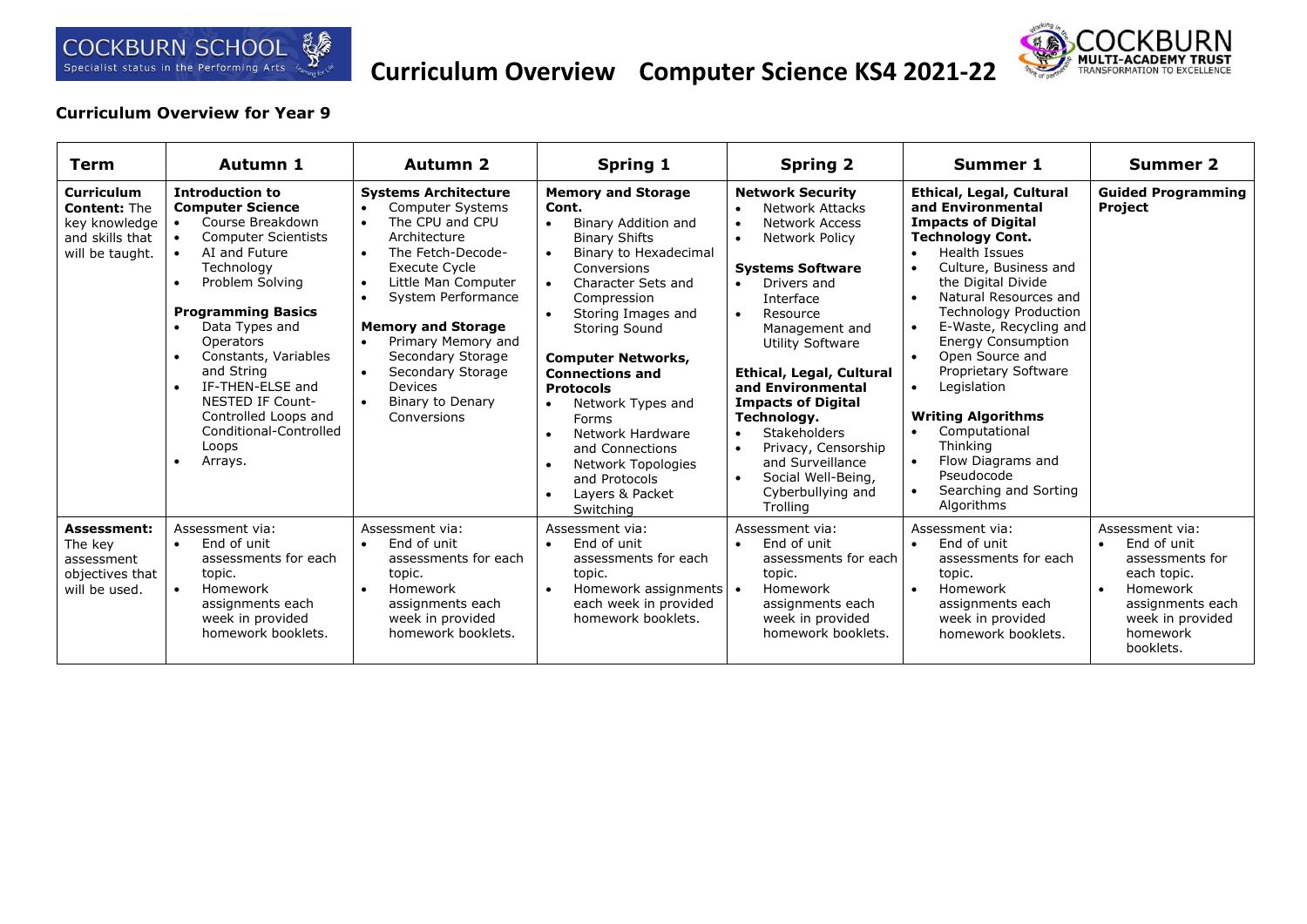## **Curriculum Overview for Year 10**

| Term                                                                                            | Autumn 1                                                                                                                                                                                                                                                                                                                                                                                                                                                                                                                                   | <b>Autumn 2</b>                                                                                                                                                                                                                                                                    | <b>Spring 1</b>                                                                                                                                                                                                                                             | <b>Spring 2</b>                                                                                                                            | <b>Summer 1</b>                                                                                                                                                 | <b>Summer 2</b>                                                                                                                                                         |
|-------------------------------------------------------------------------------------------------|--------------------------------------------------------------------------------------------------------------------------------------------------------------------------------------------------------------------------------------------------------------------------------------------------------------------------------------------------------------------------------------------------------------------------------------------------------------------------------------------------------------------------------------------|------------------------------------------------------------------------------------------------------------------------------------------------------------------------------------------------------------------------------------------------------------------------------------|-------------------------------------------------------------------------------------------------------------------------------------------------------------------------------------------------------------------------------------------------------------|--------------------------------------------------------------------------------------------------------------------------------------------|-----------------------------------------------------------------------------------------------------------------------------------------------------------------|-------------------------------------------------------------------------------------------------------------------------------------------------------------------------|
| <b>Curriculum</b><br><b>Content: The</b><br>key knowledge<br>and skills that<br>will be taught. | <b>Algorithms</b><br>Computational<br>Thinking<br>Flow Diagrams and<br>Pseudocode<br>Searching and Sorting<br>Algorithms<br>Programming<br><b>Fundamentals</b><br>Data Types and<br>$\bullet$<br>Operators<br>Constants, Variables<br>$\bullet$<br>and String<br>IF-THEN-ELSE,<br>$\bullet$<br>NESTED IF and<br>SWITCH-CASE<br>Count-Controlled Loops<br>$\bullet$<br>and Conditional-<br>Controlled Loops<br>Arrays<br>$\bullet$<br>File Handling<br>$\bullet$<br>Storing and Searching<br>$\bullet$<br>Data<br>Sub Programs<br>$\bullet$ | <b>Producing Robust</b><br><b>Programs</b><br>Defensive Design<br>Testing<br><b>Boolean Logic</b><br><b>Boolean Operations</b><br>Complex Logic Circuits<br>Programming<br>Languages and IDE's<br>Languages and<br><b>Translators</b><br>Integrated<br>Development<br>Environments | <b>Programming Basics</b><br>Data Types and<br>Operators<br>Constants, Variables<br>and String<br>IF-THEN-ELSE and<br><b>NESTED IF Count-</b><br>Controlled Loops and<br>Conditional-Controlled<br>Loops<br>Arrays.<br><b>Guided Programming</b><br>Project | <b>Guided Programming</b><br><b>Project Cont.</b>                                                                                          | <b>Practical Programming</b><br><b>Project</b>                                                                                                                  | <b>Practical</b><br><b>Programming Project</b>                                                                                                                          |
| <b>Assessment:</b><br>The key<br>assessment<br>objectives that<br>will be used.                 | Assessment via:<br>End of unit<br>$\bullet$<br>assessments for each<br>topic.<br>Homework<br>assignments each<br>week in provided<br>homework booklets.                                                                                                                                                                                                                                                                                                                                                                                    | Assessment via:<br>End of unit<br>$\bullet$<br>assessments for each<br>topic.<br>Homework<br>assignments each<br>week in provided<br>homework booklets.                                                                                                                            | Assessment via:<br>End of unit<br>assessments for each<br>topic.<br>Homework assignments   •<br>each week in provided<br>homework booklets.                                                                                                                 | Assessment via:<br>End of unit<br>assessments for each<br>topic.<br>Homework<br>assignments each<br>week in provided<br>homework booklets. | Assessment via:<br>End of unit<br>assessments for each<br>topic.<br>Homework<br>assignments each<br>week in provided<br>homework booklets.<br>End of Year PPE's | Assessment via:<br>End of unit<br>$\bullet$<br>assessments for<br>each topic.<br>Homework<br>$\bullet$<br>assignments each<br>week in provided<br>homework<br>booklets. |